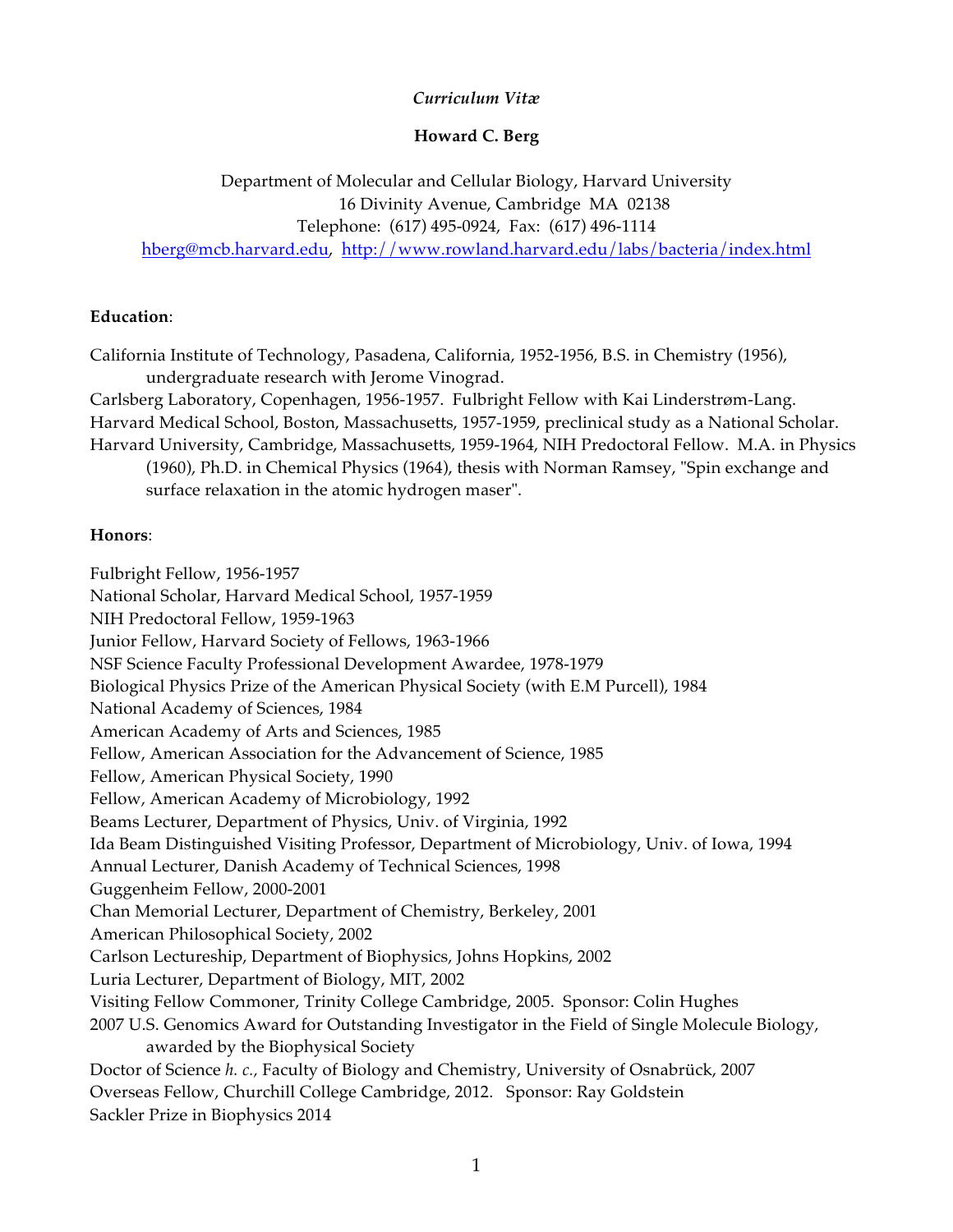### **Professional experience**

Junior Fellow, Harvard Society of Fellows, 1963-1966. Guest of Alec Bangham, Institute of Animal Physiology, Babraham, England, summer 1966. Assistant Professor of Biology and Chairman of the Board of Tutors in Biochemical Sciences, Harvard, 1966-1969. Associate Professor of Biochemistry and Molecular Biology and Chairman of the Board of Tutors in Biochemical Sciences, Harvard, 1969-1970. Guest of Julius Adler, University of Wisconsin, Madison, Wisconsin, fall 1970. Associate Professor of Molecular, Cellular and Developmental Biology, University of Colorado, 1970- 1974. Professor of Molecular, Cellular and Developmental Biology, University of Colorado, 1974-1979, Associate Chairman, 1974-1975, Chairman, 1976-1977. Sabbatical with Roger Stanier, Pasteur Institute, Paris, and Jorgen Henrichsen, State Serum Institute, Copenhagen, 1978-1979. Professor of Biology, California Institute of Technology, 1979-1986. Student, Cold Spring Harbor course in Advanced Bacterial Genetics, summer 1985. Professor of Molecular & Cellular Biology, Harvard University, 1986-present. Member, The Rowland Institute for Science, 1986-present. Professor of Physics, Harvard University, 1997-present. Lorentz Professor, University of Leiden, spring 2001. Herchel Smith Professor of Physics, Harvard University, 2003-present

## **Teaching experience**:

Developed courses at Harvard on membrane structure and function, at Colorado on the biology of sensory phenomena, statistical processes in molecular biology, and elements of biophysics, and at Caltech on motile behavior of cells and microorganisms. Since returning to Harvard, have taught an introductory course on cell biology (with D. Branton), developed a Core course, "From DNA to Brain" (with J.E. Dowling), developed courses on statistical processes in cells and on introductory biophysics (the latter with J. Doyle, D. Nelson, and then A. Samuel), taught an upper-level course on statistical mechanics and quantitative biology, and conducted graduate seminars on microbial development and behavior (once with R.M. Losick), motor molecules, gliding motility and swarming. Wrote two books known for their pedagogical value, *Random Walks in Biology* (Princeton 1993) and *E. coli in Motion* (Springer 2004).

## **Professional societies**:

American Academy of Arts and Sciences, American Academy for Microbiology, American Association for the Advancement of Science, American Philosophical Society, American Physical Society (Chairperson, Division of Biological Physics, 1988-1989), American Society for Microbiology, Biophysical Society, National Academy of Sciences.

## **Committees and editorial boards**:

NIH Molecular Biology Study Section, 1974-1977; Biophysical Journal, 1978-1981; Cell Motility, 1980- 1990; Modern Cell Biology, 1981-1989; Board on Physics and Astronomy, National Research Council, 1990-1993; American Institute of Physics: Biological Physics Series, 1994-, Advisory Committee on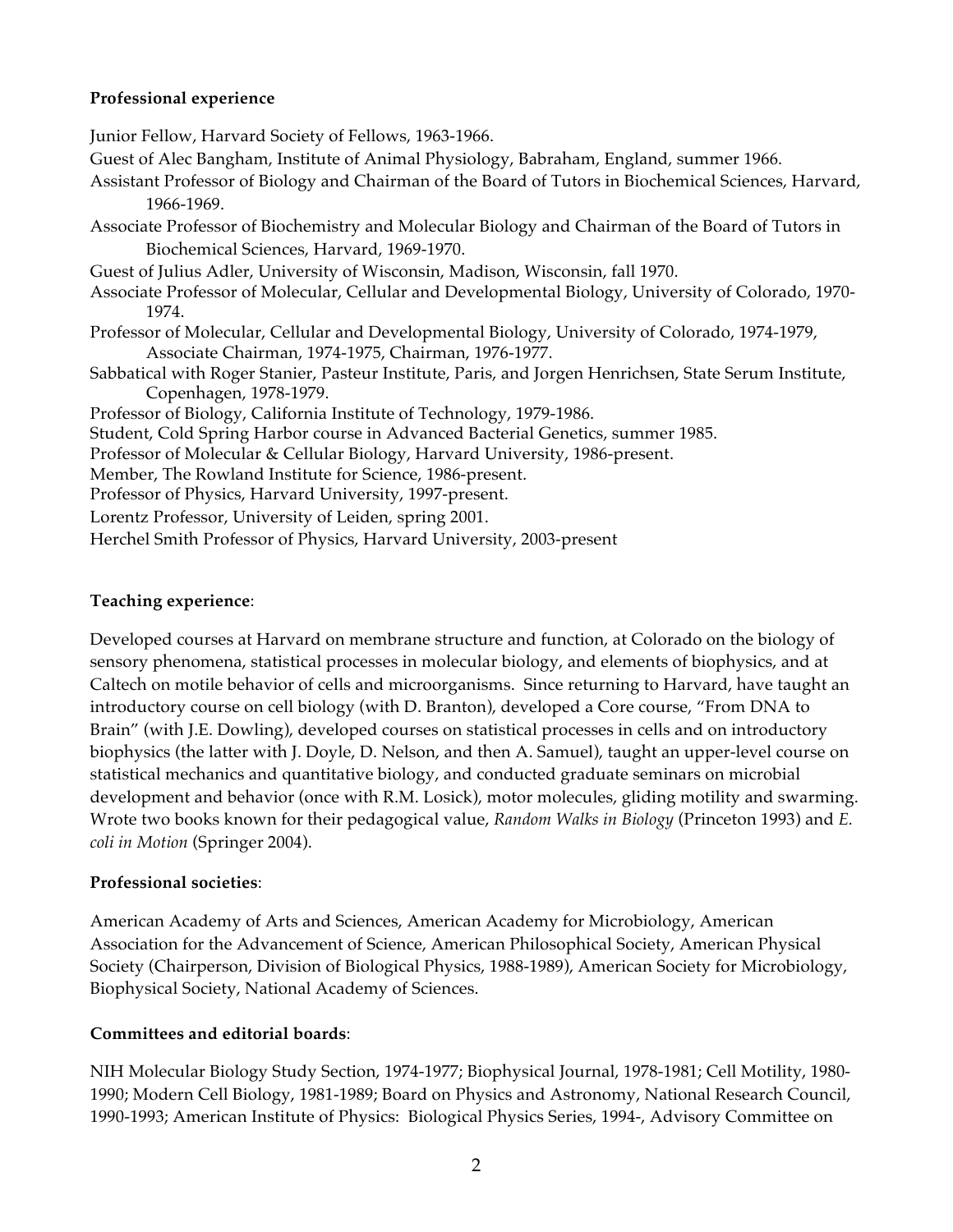Physics Today, 1998-2003; Proceedings of the National Academy of Sciences, 2001-2002; Journal of Bacteriology, 2001-2009; NIH Prokaryotic Cell and Molecular Biology Study Section, 2005-2009.

### **Current research interests**:

Motile behavior of bacteria: chemotaxis and flagellar rotation in *Escherichia coli*; flagellar rotation in a motile *Streptococcus;* swimming of a novel cyanobacterium; mechanisms of gliding motility; mechanics of bacterial swarming.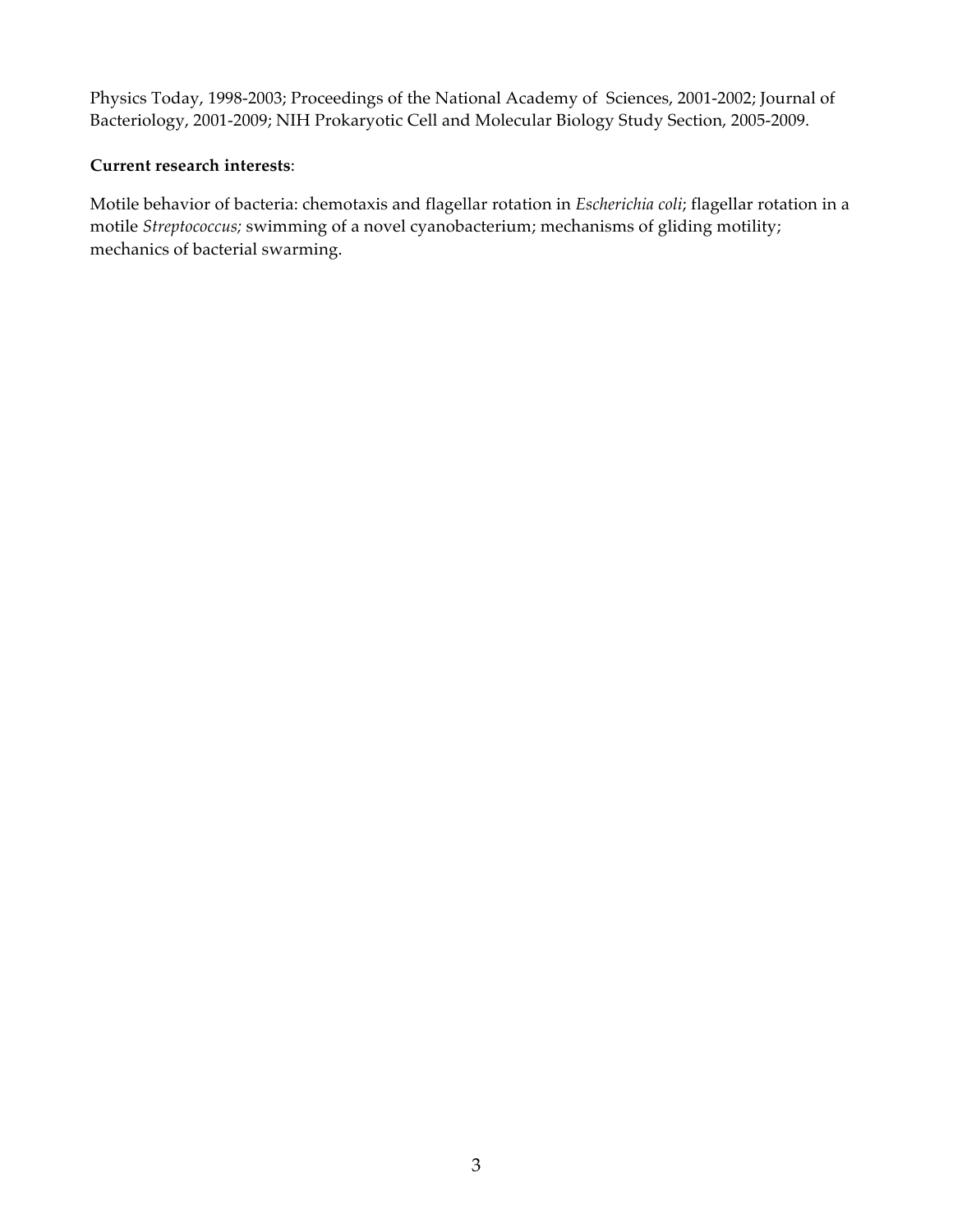#### **ARTICLES**

#### *On problems in atomic physics:*

- 1. Berg, H.C. and Kleppner, D. Storage technique for atomic hydrogen. *Rev. Sci. Instr.* **33**, 248–249 (1962).
- 2. Berg, H.C. Spin relaxation of atoms in molecular buffer gases. *J. Chem. Phys*. **43**, 1851 (1965).
- 3. Berg, H.C. Amplitude and decay rate analysis of low level exponentially decaying radiofrequency signals. *Rev. Sci. Instr*. **36**, 330–334 (1965).
- 4. Berg, H.C. Spin exchange and surface relaxation in the atomic hydrogen maser. *Phys. Rev*. **137**, A1621–A1634 (1965).
- 5. Kleppner, D., Berg, H.C., Crampton, S.B., Ramsey, N.F., Vessot, R.F.C., Peters, H.E. and Vanier, J. Hydrogen maser principles and techniques. *Phys. Rev*. **138**, A972–A983 (1965).
- 6. Crampton, S.B., Berg, H.C., Robinson, H.G. and Ramsey, N.F. Determination of the quadropole coupling constant in the  $N^{14}$  atomic ground state. *Phys. Rev. Lett.* **24**, 195–197 (1970).

#### *On the separation of macromolecules according to mass:*

- 7. Berg, H.C. and Purcell, E.M. A method for separating according to mass a mixture of macromolecules or small particles suspended in a fluid, I. Theory. *Proc. Natl. Acad. Sci. USA* **58**, 862–869 (1967).
- 8. Berg, H.C., Purcell, E.M. and Stewart, W.W. ..., II. Experiments in a gravitational field. *ibid*, pp. 1286–1291.
- 9. Berg, H.C. and Purcell, E.M. ..., III. Experiments in a centrifugal field. *ibid*, pp. 1821–1828.
- 10. Purcell, E.M. and Berg, H.C. Particle separator. U.S. Patent 3,523,610 (1970).
- 11. Barcilon, V. and Berg, H.C. Forced axial flow between rotating concentric cylinders. *J. Fluid Mech*. **47**, 469–479 (1971).

#### *On the structure of cell membranes:*

- 12. Berg, H.C., Diamond, J.M. and Marfey, P.S. Erythrocyte membrane: Chemical modification. *Science* **150**, 64–67 (1965).
- 13. Berg, H.C. Membrane dipole potentials. *Biophys. J*. **8**, 1051–1053 (1968).
- 14. Berg, H.C. Sulfanilic acid diazonium salt: A label for the outside of the human erythrocyte membrane. *Biochim. Biophys. Acta* **183**, 65–78 (1969).
- 15. Bender, W.W., Garan, H. and Berg, H.C. Proteins of the human erythrocyte membrane as modified by pronase. *J. Mol. Biol.* **58**, 783–797 (1971).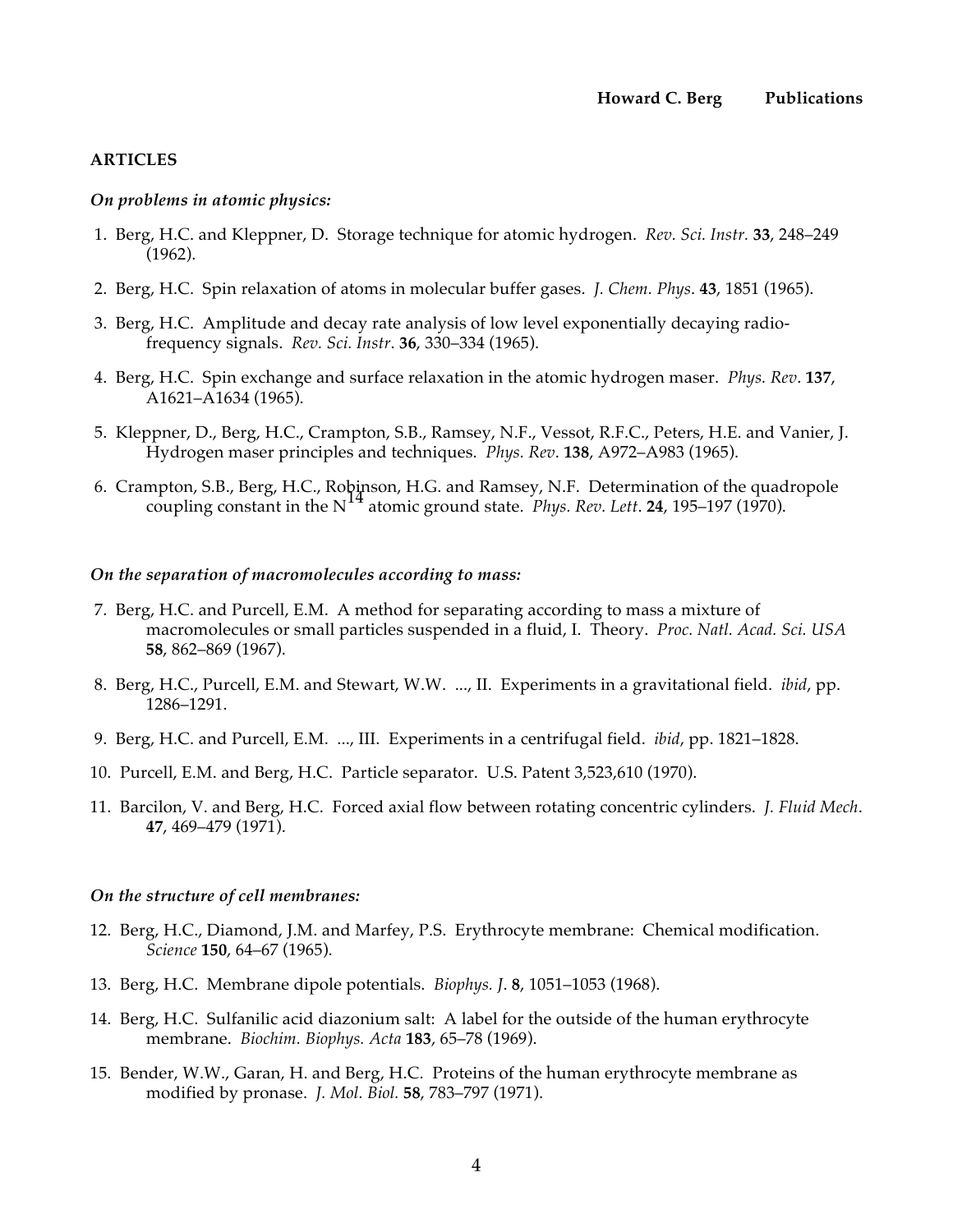- 16. Whiteley, N.M. and Berg, H.C. Amidination of the outer and inner surfaces of the human erythrocyte membrane. *J. Mol. Biol.* **87**, 541–561 (1974).
- 17. Berg, H.C. and Hirsh, D. Synthesis of diazotized  $\binom{35}{5}$ sulfanilic acid of high specific activity: A label for the outer surface of cell membranes. *Anal. Biochem.* **66**, 629–631 (1975).
- 18. Wennogle, L.P. and Berg, H.C. Covalent attachment of polydeoxythymidylic acid to human erythrocytes. *J. Mol. Biol.* **123**, 471–483 (1978).
- 19. Wennogle, L.P. and Berg, H.C. Isolation of cell surface proteins by hybridization. *J. Mol. Biol*. **124**, 689–699 (1978).

#### *On the motile behavior of microorganisms:*

- 20. Berg, H.C. How to track bacteria. *Rev. Sci. Instr*. **42**, 868–871 (1971).
- 21. Futrelle, R.P. and Berg, H.C. Specification of gradients used for studies of chemotaxis. *Nature* **239**, 517–518 (1972).
- 22. Berg, H.C. and Brown, D.A. Chemotaxis in *Escherichia coli* analysed by three-dimensional tracking. *Nature* **239**, 500–504 (1972).
- 23. Berg, H.C. and Anderson, R.A. Bacteria swim by rotating their flagellar filaments. *Nature* **245**, 380–384 (1973).
- 24. Brown, D.A. and Berg, H.C. Temporal stimulation of chemotaxis in *Escherichia coli*. *Proc. Natl. Acad. Sci. USA* **71**, 1388–1392 (1974).
- 25. Berg, H.C. Dynamic properties of bacterial flagellar motors. *Nature* **249**, 77–79 (1974).
- 26. Berg, H.C. and Brown, D.A. Chemotaxis in *Escherichia coli* analyzed by three-dimensional tracking. Addendum. *Antibiotics and Chemotherapy* **19**, 55–78 (1974).
- 27. Berg, H.C. Flagellar control of bacterial motion. *In* Functional Linkage in Biomolecular Systems, ed. Schmitt, F.O., Schneider, D.M. and Crothers, D.M. (Raven Press, New York, 1975) pp. 290– 296.
- 28. Berg, H.C. Flagellar rotation. Proceedings of the First Intersectional Congress of the IAMS, Vol. 1 (Science Council of Japan, Tokyo) 1975, pp. 665–673.
- 29. Berg, H.C. Bacterial behaviour. *Nature* **254**, 389–392 (1975).
- 30. Berg, H.C. Chemotaxis in bacteria. *Ann. Rev. Biophys. Bioeng.* **4**, 119–136 (1975).
- 31. Berg, H.C. How bacteria swim. *Sci. Am*. **233** (2), 36–44 (1975).
- 32. Berg, H.C. and Tedesco, P.M. Transient response to chemotactic stimuli in *Escherichia coli*. *Proc. Natl. Acad. Sci., USA* **72**, 3235–3239 (1975).
- 33. Berg, H.C. Bacterial movement. *In* Swimming and Flying in Nature, Vol. 1, ed. Wu, T.Y.-T., Brokaw, C.J. and Brennen, C. (Plenum, New York, 1975) pp. 1–11.
- 34. Berg, H.C. How spirochetes may swim. *J. Theor. Biol.* **56**, 269–273 (1976).
- 35. Berg, H.C. Does the flagellar rotary motor step? *In* Cold Spring Harbor Conferences on Cell Proliferation, Vol. 3: Cell Motility, ed. Goldman, R., Pollard, T. and Rosenbaum, J. (Cold Spring Harbor, 1976) pp. A47–A56.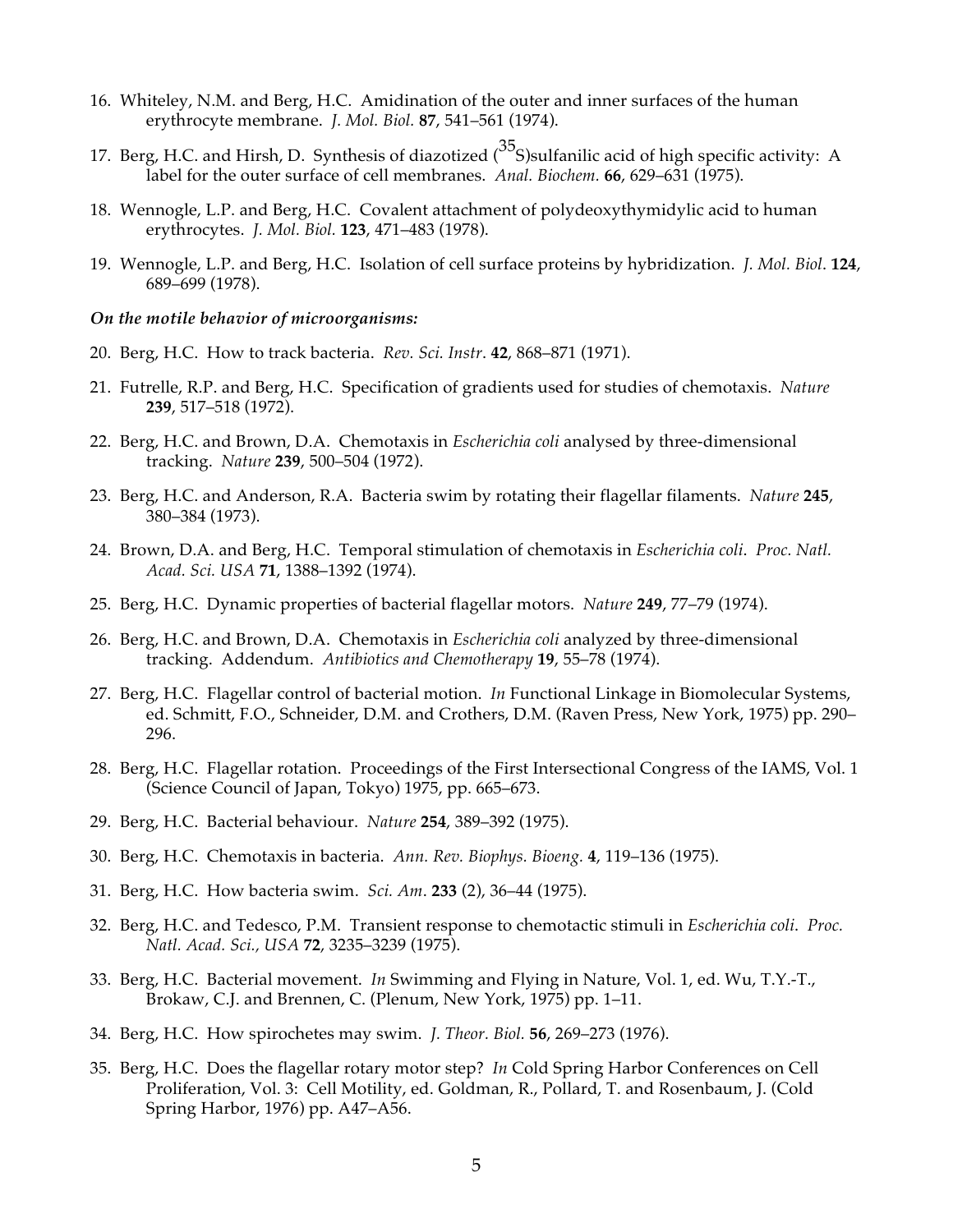- 36. Berg, H.C. Rotary engines in biology. *In* New Directions in Kinematics Research, ed. Roth, B. (Proceedings of NSF Workshop, Stanford, August 23, 1976) pp. 101–103.
- 37. Manson, M.D., Tedesco, P., Berg, H.C., Harold, F.M. and van der Drift, C. A protonmotive force drives bacterial flagella. *Proc. Natl. Acad. Sci. USA* **74**, 3060–3064 (1977).
- 38. Berg, H.C. and Purcell, E.M. Physics of chemoreception. *Biophys. J.* **20**, 193–219 (1977).
- 39. Berg, H.C., Bromley, D.B. and Charon, N.W. Leptospiral motility. *Symp. Soc. Gen. Microbiol.* **28**, 285–294 (1978).
- 40. Berg, H.C. The tracking microscope. *Adv. Opt. Elect. Microsc*. **7**, 1–15 (1978).
- 41. Berg, H.C. and Turner, L. Movement of microorganisms in viscous environments. *Nature* **278**, 349–351 (1979).
- 42. Manson, M.D., Tedesco, P.M. and Berg, H.C. Energetics of flagellar rotation in bacteria. *J. Mol. Biol.* **138**, 541–561 (1980).
- 43. Berg, H.C. Dynamics and energetics of the bacterial rotary motor. *In* Protein dynamics and energy transduction, ed. Ishiwata, S.-I. (Taniguchi Foundation, 1980) pp. 312–344.
- 44. Berg, H.C. Chemotaxis in bacteria: a beginner's guide to the literature. *Lect. Notes Biomath*. **38**, 377–378 (1980).
- 45. Berg, H.C., Manson, M.D. and Conley, M.P. Dynamics and energetics of flagellar rotation in bacteria. *Symp. Soc. Exp. Biol.* **35**, 1–31 (1982).
- 46. Segall, J.E., Manson, M.D. and Berg, H.C. Signal processing times in bacterial chemotaxis. *Nature* **296**, 855–857 (1982).
- 47. Lapidus, I.R. and Berg, H.C. Gliding motility of *Cytophaga* sp. strain U67. *J. Bacteriol*. **151**, 384–398 (1982).
- 48. Block, S.M., Segall, J.E. and Berg, H.C. Impulse responses in bacterial chemotaxis. *Cell* **31**, 215– 226 (1982).
- 49. Smyth, R.D. and Berg, H.C. Change in flagellar beat frequency of *Chlamydomonas* in response to light. *Cell Motility Suppl*. **1**, 211–215 (1982).
- 50. Khan, S. and Berg, H.C. Isotope and thermal effects in chemiosmotic coupling to the flagellar motor of *Streptococcus*. *Cell* **32**, 913–919 (1983).
- 51. Khan, S. and Berg, H.C. Isotope and thermal effects in chemiosmotic coupling to the membrane ATPase of *Streptococcus*. *J. Biol. Chem*. **258**, 6709–6712 (1983).
- 52. Block, S.M., Segall, J.E. and Berg, H.C. Adaptation kinetics in bacterial chemotaxis. *J. Bacteriol*. **154**, 312–323 (1983).
- 53. Berg, H.C. and Khan, S. A model for the flagellar rotary motor. *In* Mobility and Recognition in Cell Biology, ed. Sund, H. and Veeger, C. (deGruyter, Berlin, 1983) pp. 485–497.
- 54. Ishihara, A., Segall, J.E., Block, S.M. and Berg, H.C. Coordination of flagella on filamentous cells of *Escherichia coli*. *J. Bacteriol.* **155**, 228–237 (1983).
- 55. Block, S.M. and Berg, H.C. Successive incorporation of force-generating units in the bacterial rotary motor. *Nature* **309**, 470–472 (1984).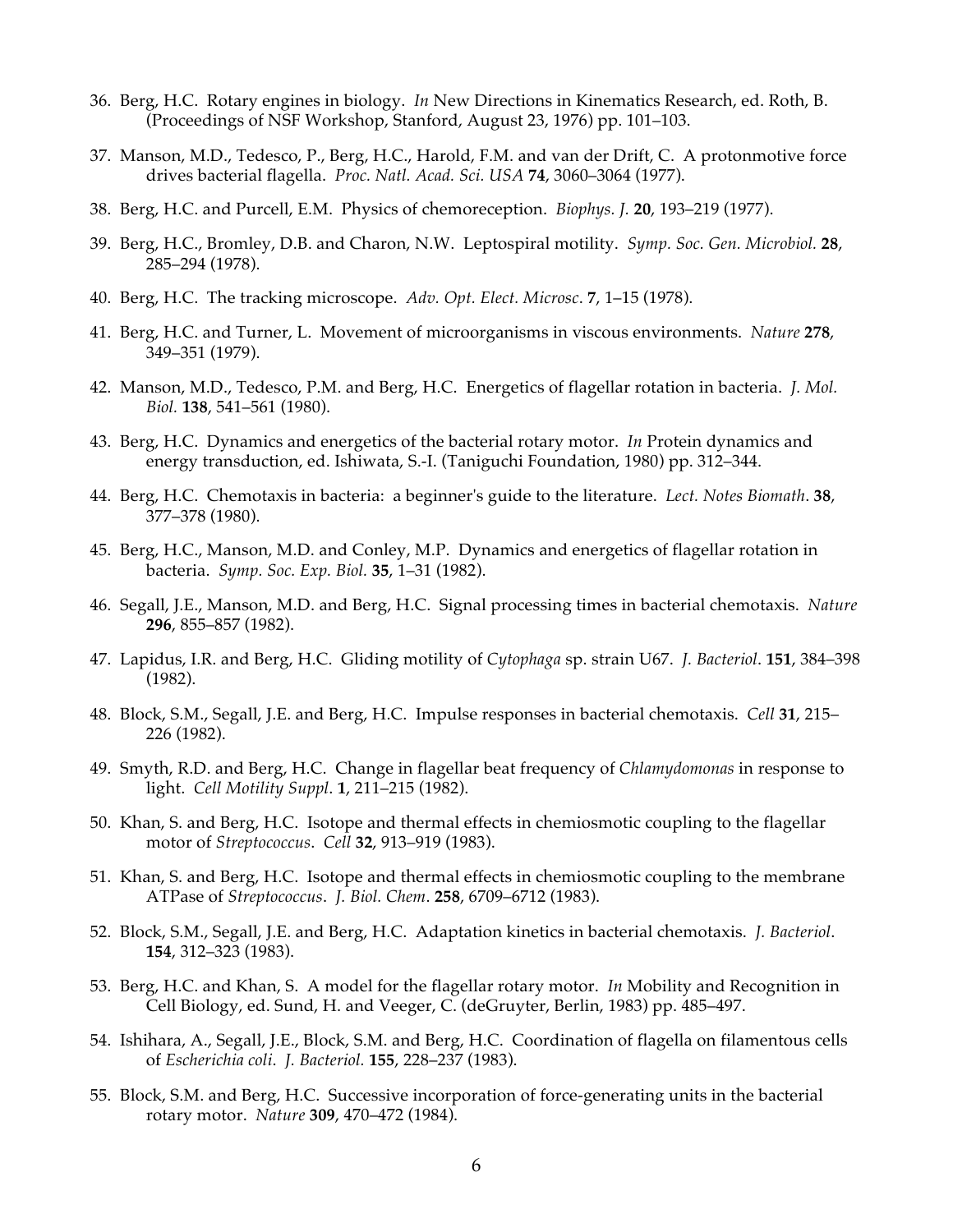- 56. Conley, M.P. and Berg, H.C. Chemical modification of *Streptococcus* flagellar motors. *J. Bacteriol*. **158**, 832–843 (1984).
- 57. Berg, H.C. and Block, S.M. A miniature flow cell designed for rapid exchange of media under high-power microscope objectives. *J. Gen. Microbiol.* **130**, 2915–2920 (1984).
- 58. Berg, H.C. Bacterial flagellar rotation and its chemotactic control. *In* Information and Energy Transduction in Biological Membranes, ed. Bolis, C.L., Helmreich, E.J.M. and Passow, H. (Liss, New York, 1984) pp. 215–219.
- 59. Berg, H.C. Bovine-like rhodopsin in algae. *Nature* **311**, 702 (1984).
- 60. Segall, J.E, Ishihara, A. and Berg, H.C. Chemotactic signaling in filamentous cells of *Escherichia coli*. *J. Bacteriol*. **161**, 51–59 (1985).
- 61. Krikos, A., Conley, M.P., Boyd, A., Berg, H.C. and Simon, M.I. Chimeric chemosensory transducers in *Escherichia coli*. *Proc. Natl. Acad. Sci. USA* **82**, 1326–1330 (1985).
- 62. Berg, H. C. Physics of bacterial chemotaxis. *In* Sensory Perception and Transduction in Aneural Organisms, ed. Colombetti, G., Lenci, F. and Song, P.S. (Plenum, New York, 1985) pp. 19–30.
- 63. Berg, H.C. Flagellar Motility. *In* Roche Seminars on Bacteria: Number 1 in a Series. Properties, Problems and Therapeutic Progress, ed. Moellering, R.C. (Hoffman-LaRoche, Nutley, N.J., 1985), pp. 1–23.
- 64. Khan, S. Meister, M. and Berg, H.C. Constraints on flagellar rotation. *J. Mol. Biol.* **184**, 645–656 (1985).
- 65. Berg, H.C. Chemotaxis gene unveiled. *Nature* **321**, 200–201 (1986).
- 66. Segall, J.E., Block, S.M. and Berg, H.C. Temporal comparisons in bacterial chemotaxis. *Proc. Natl. Acad. Sci. USA* **83**, 8987–8991 (1986).
- 67. Lowe, G., Meister, M. and Berg, H.C. Rapid rotation of flagellar bundles in swimming bacteria. *Nature* **325**, 637–640 (1987).
- 68. Shimada, K. and Berg, H.C. Response of the flagellar rotary motor to abrupt changes in extracellular pH. *J. Mol. Biol.* **193**, 585–589 (1987).
- 69. Berg, H.C., Block, S.M., Conley, M.P., Nathan, A.R., Power, J.N. and Wolfe, A.J. Computerized video analysis of tethered bacteria. *Rev. Sci. Instr.* **58**, 418–423 (1987).
- 70. Wolfe, A.J., Conley, M.P., Kramer, T.J. and Berg, H.C. Reconstitution of signaling in bacterial chemotaxis. *J. Bacteriol*. **169**, 1878–1885 (1987).
- 71. Meister, M., Lowe, G. and Berg, H.C. The proton flux through the bacterial flagellar motor. *Cell* **49**, 643–650 (1987).
- 72. Meister, M. and Berg, H.C. The stall torque of the bacterial flagellar motor. *Biophys. J*. **52**, 413–419 (1987).
- 73. Meyer, P.W., Matus, I.J. and Berg, H.C. Avoidance of *Phycomyces* in a controlled environment. *Biophys. J*. **51**, 425–437 (1987).
- 74. Berg, H.C. A physicist looks at bacterial chemotaxis. *Cold Spring Harbor Symp. Quant. Biol.* **53**, 1–9 (1988).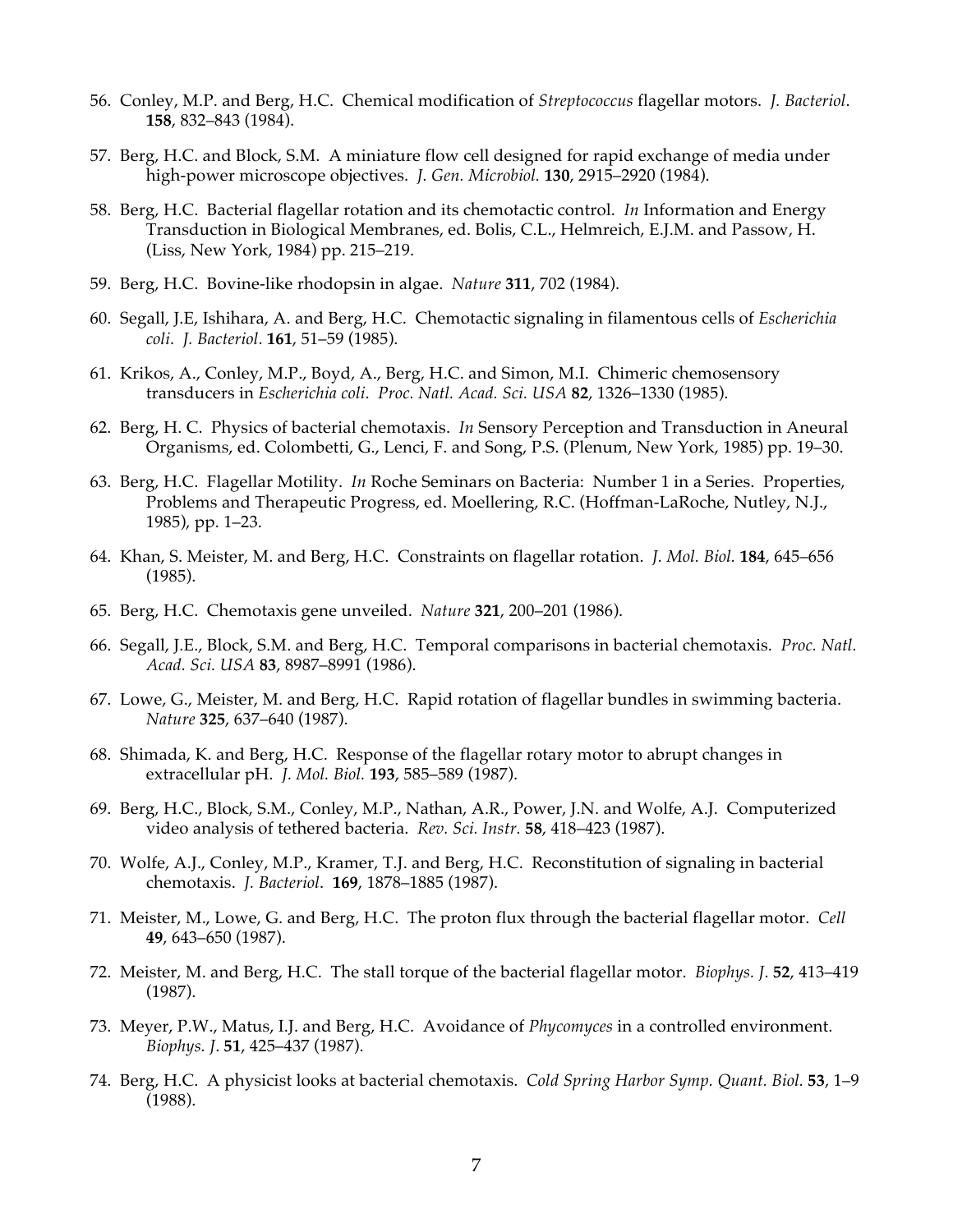- 75. Wolfe, A.J., Conley, M.P. and Berg, H.C. Acetyladenylate plays a role in controlling the direction of flagellar rotation. *Proc. Natl. Acad. Sci. USA* **85**, 6711–6715 (1988).
- 76. Blair, D.F. and Berg, H.C. Restoration of torque in defective flagellar motors. *Science* **242**, 1678– 1681 (1988).
- 77. Berg, H.C. Biological applications of scanning tunneling microscopy. *Physics Today* **41**(1), S18-S19 (1989).
- 78. Block, S.M., Blair, D.F. and Berg, H.C. Compliance of bacterial flagella measured with optical tweezers. *Nature* **338**, 514–517 (1989).
- 79. Meister, M., Caplan, S.R. and Berg, H.C. Dynamics of a tightly coupled mechanism for flagellar rotation. *Biophys. J*. **55**, 905–914 (1989).
- 80. Conley, M.P., Wolfe, A.J., Blair, D.F. and Berg, H.C. Both CheA and CheW are required for reconstitution of chemotactic signaling in *Escherichia coli*. *J. Bacteriol*. **171**, 5190–5193 (1989).
- 81. Wolfe, A.J. and Berg, H.C. Migration of bacteria in semisolid agar. *Proc. Natl. Acad. Sci. USA* **86**, 6973–6977 (1989).
- 82. Blair, D.F. and Berg, H.C. The MotA protein of *Escherichia coli* is a proton-conducting component of the flagellar motor. *Cell* **60**, 439–449 (1990).
- 83. Berg, H.C. Physical constraints on microbial behavior: How you act if you are very small. *J. Chem. Ecol*. **16**, 119–120 (1990).
- 84. Berg, H.C. Bacterial microprocessing. *Cold Spring Harbor Symp. Quant. Biol.* **55**, 539–545 (1990).
- 85. Berg, H.C. and Turner, L. Chemotaxis of bacteria in glass capillary arrays. *Biophys J.* **58**, 919–930 (1990).
- 86. Schnitzer, M.J., Block, S.M., Berg, H.C. and Purcell, E.M. Strategies for chemotaxis. *Symp. Soc. Gen. Microbiol.* **46**, 15–34 (1990).
- 87. Block, S.M., Fahrner, K.A. and Berg, H.C. Visualization of bacterial flagella by video-enhanced light microscopy. *J. Bacteriol*. **173**, 933–936 (1991).
- 88. Budrene, E.O. and Berg, H.C. Complex patterns formed by motile cells of *Escherichia coli*. *Nature* **349**, 630–633 (1991).
- 89. Block, S.M., Blair, D.F. and Berg, H.C. Compliance of bacterial polyhooks measured with optical tweezers. *Cytometry* **12**, 492–496 (1991).
- 90. Blair, D.F. and Berg, H.C. Mutants in the MotA protein of *Escherichia coli* reveal domains critical for proton conduction. *J. Mol. Biol.* **221**, 1433–1442 (1991).
- 91. Blair, D.F., Kim, D.Y. and Berg, H.C. Mutant MotB proteins in *Escherichia coli*. *J. Bacteriol.* **173**, 4049–4055 (1991).
- 92. Berg, H.C. Bacterial motility: Handedness and symmetry. *Ciba Found. Symp.* **162***,* 58–72 (1991).
- 93. Budrene, E.O. and Berg, H.C. Pattern formation by bacteria*. Current Biology* **1**, 83 (1991).
- 94. Stolz, B. and Berg, H.C. Evidence for interactions between MotA and MotB, torque generating elements of the flagellar motor of *Eschericia coli. J. Bacteriol.* **173**, 7033–7037 (1991).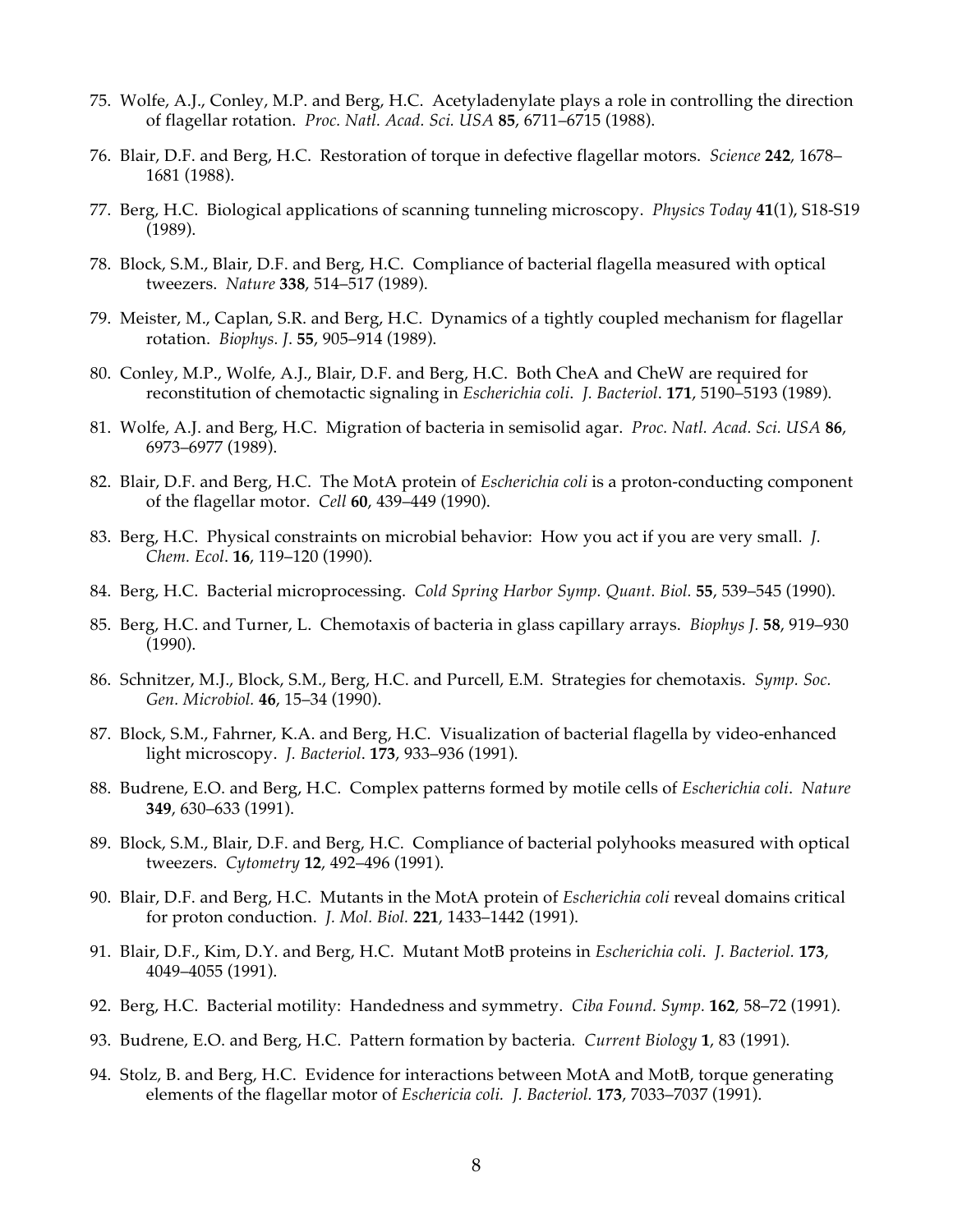- 95. Berg, H.C. and Turner, L. Selection of motile nonchemotactic mutants of *Escherichia coli* by fieldflow fractionation. *Proc. Natl. Acad. Sci. USA* **88**, 8145–8148 (1991).
- 96. Berg, H.C. Studies of motile bacteria. *In* Physics News in 1991, ed. Schewe, P.F. (American Institute of Physics, New York, 1991).
- 97. Berg, H.C. Response of *Escherichia coli* to novel gradients. *In* Sensory Transduction, Proc. 45th Symp. Soc. Gen. Physiol., Chpt. 13, pp. 220–223 (Rockefeller Univ. Press, 1992).
- 98. Dailey, F.E. and Berg, H.C. Mutants in disulfide bond formation that disrupt flagellar assembly. *Proc. Natl. Acad. Sci. USA* **90**, 1043–1047 (1993).
- 99. Dailey, F.E. and Berg, H.C. Change in direction of flagellar rotation in *Escherichia coli* mediated by acetate kinase. *J. Bacteriol.* **175**, 3236–3239 (1993).
- 100. Hazelbauer, G.L., Berg, H.C. and Matsumura, P. Bacterial motility and signal transduction. *Cell* **73**, 15–22 (1993).
- 101. Berg, H.C. and Turner, L. Torque generated by the flagellar motor of *Escherichia coli. Biophys. J.* **65**, 2201–2216 (1993).
- 102. Frauenfelder, H. and Berg, H.C. Physics and Biology. *Physics Today* **47** (2), 20–21 (1994).
- 103. Fahrner, K.A., Block, S.M., Krishnaswamy, S., Parkinson, J.S. and Berg, H.C. A mutant hook– associated protein (HAP3) facilitates torsionally-induced transformations of the flagellar filament of *Escherichia coli. J. Mol. Biol.* **238**, 173–186 (1994).
- 104. Conley, M.P., Berg, H.C., Tawa, P., Stewart, R.C., Ellefson, D.D. and Wolfe, A.J. pH dependence of CheA autophosphorylation in *Escherichia coli. J. Bacteriol.* **176**, 3870–3877 (1994).
- 105. Berg, H.C. and Turner, L. Cells of *Escherichia coli* swim either end forward. *Proc. Natl. Acad. Sci. USA* **92**, 477–479 (1995).
- 106. Berg, H.C. Torque generation by the flagellar rotary motor. *Biophys. J.* **68**, 163s–167s (1995).
- 107. Samuel, A.D.T. and Berg, H.C. Fluctuation analysis of rotational speeds of the bacterial flagellar motor. *Proc. Natl. Acad. Sci. USA* **92**, 3502–3506 (1995).
- 108. Woodward, D.E., Tyson, R., Myerscough, M.R., Murray, J.D., Budrene, E.O. and Berg, H.C. Spatio-temporal patterns generated by *Salmonella typhimurium. Biophys. J.* **68**, 2181–2189 (1995).
- 109. Fung, D.C. and Berg, H.C. Powering the flagellar motor of *Escherichia coli* with an external voltage source. *Nature* **375**, 809–812 (1995).
- 110. Frymier, P.D., Ford, R.M., Berg, H.C. and Cummings, P.T. Three-dimensional tracking of motile bacteria near a solid planar surface. *Proc. Natl. Acad. Sci. USA* **92**, 6195–6199 (1995)*.*
- 111. Berry, R.M., Turner, L. and Berg, H.C. Mechanical limits of flagellar motors probed by electrorotation. *Biophys. J.* **69**, 280–286 (1995).
- 112. Budrene, E.O. and Berg, H.C. Dynamics of formation of symmetric patterns by chemotactic bacteria. *Nature* **376**, 49–53 (1995)*.*
- 113. Pitta, T.P. and Berg, H.C. Self-electrophoresis is not the mechanism for motility in swimming cyanobacteria. *J. Bacteriol.* **177**, 5701–5703 (1995).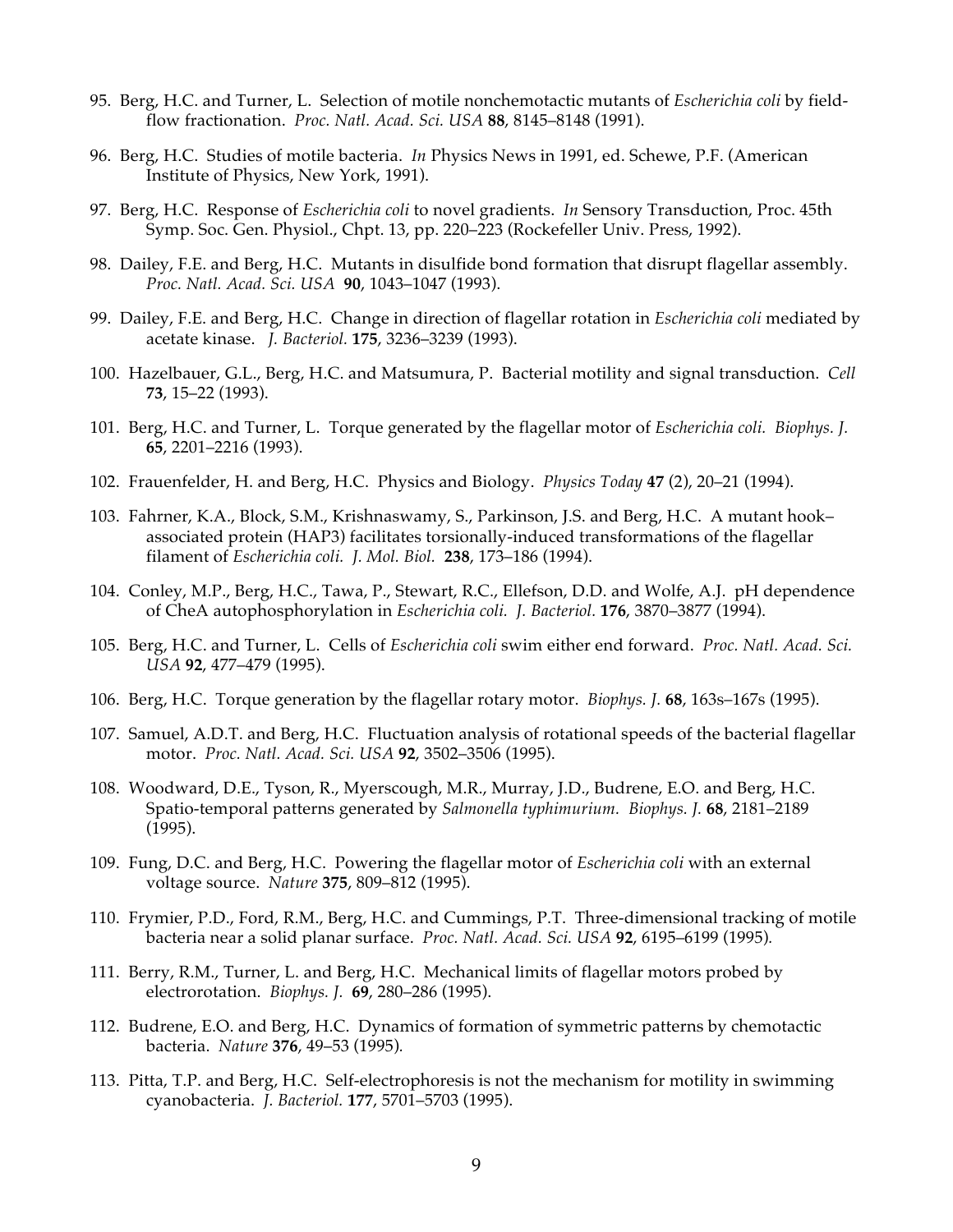- 114. Marykwas, D.L., Schmidt, S.A. and Berg, H.C. Interacting components of the flagellar motor of *Escherichia coli* revealed by the two-hybrid system in yeast. *J. Mol. Biol.* **256**, 564–576 (1996).
- 115. Marykwas, D.L. and Berg, H.C. A mutational analysis of the interaction between FliG and FliM, two components of the flagellar motor of *Escherichia coli*. *J. Bacteriol.* **178**, 1289–1294 (1996).
- 116. Berg, H.C. Touring machines. *Curr. Biol.* **6**, 624 (1996).
- 117. Samuel, A.D.T. and Berg, H.C. Torque generating units of the bacterial flagellar motor step independently. *Biophys. J.* **71**, 918–923 (1996)*.*
- 118. Ehlers, K.M., Samuel, A.D.T. , Berg, H.C. and Montgomery, R. Do cyanobacteria swim using traveling surface waves? *Proc. Natl. Acad. Sci. USA* **93**, 8340–8343 (1996).
- 119. Berg, H.C. Symmetries in bacterial motility. *Proc. Natl. Acad. Sci. USA* **93**, 14225-14228 (1996)*.*
- 120. Turner, L., Caplan, S.R. and Berg, H.C. Temperature induced switching of the bacterial flagellar motor. *Biophys. J.* **71**, 2227–2233 (1996).
- 121. Berry, R.M. and Berg, H.C. Torque generated by the bacterial flagellar motor close to stall. *Biophys. J.* **71**, 3501-3510 (1996).
- 122. Pitta, T.P., Sherwood, E.E., Kobel, A.M. and Berg, H.C. Calcium is required for swimming by the nonflagellated cyanobacterim *Synechococcus* strain WH8113. *J. Bacteriol.* **179**, 2524-2528 (1997).
- 123. Samuel, A.D.T. and Berg, H.C. Statistical kinetics of the bacterial flagellar motor. *Phys. Rev. E* **55**, 7801-7804 (1997).
- 124. Berry, R.M. and Berg, H.C. Absence of a barrier to backwards rotation of the bacterial flagellar motor demonstrated with optical tweezers. *Proc. Natl. Acad. Sci. USA* **94***,* 14433-14437 (1997).
- 125. Scharf, B.E., Fahrner, K.A., Turner, L. and Berg, H.C. Control of direction of flagellar rotation in bacterial chemotaxis. *Proc. Natl. Acad. Sci. USA* **95**, 201-206 (1998).
- 126. Berg, H.C. Comments on 'The use of flash photolysis for ... analysis of bacterial chemotactic behaviour ...' *Mol Microbiol* **25**, 295-302 (1997). *Mol. Microbiol*. **27**, 507-508 (1998).
- 127. Scharf, B.E., Fahrner, K.A. and Berg, H.C. CheZ has no effect on flagellar motors activated by CheY13DK106YW. *J. Bacteriol*. **180**, 5123-5128 (1998).
- 128. Berg, H.C. Keeping up with the F<sub>1</sub>-ATPase. *Nature* 394, 324-325 (1998).
- 129. Berry, R.M. and Berg, H.C. Torque generated by the flagellar motor of *Escherichia coli* while driven backward. *Biophys. J*. **76**, 580-587 (1999).
- 130. Turner, L., Samuel, A.D.T., Stern, A.S., and Berg, H.C. Temperature dependence of switching of the bacterial flagellar motor by the protein CheY<sup>13DK106Yw</sup>. *Biophys. J.* 77, 597-603 (1999).
- 131. Samuel, A.D.T., Pitta, T.P., Ryu, W.S., Danese, P.N., Leung, E.C.W., and Berg, H.C. Flagellar determinants of bacterial sensitivity to χ-phage. *Proc. Natl. Acad. Sci. USA* **96**, 9863-9866 (1999).
- 132. Berg, H.C. Motile behavior of bacteria. *Physics Today* **53** (1), 24-29 (2000). Available on-line: <http://www.physicstoday.org/pt/jan00/berg.htm>
- 133. Berg, H.C. Constraints on models for the flagellar rotary motor*. Phil. Trans. Roy. Soc. B* 355, 491- 502 (2000).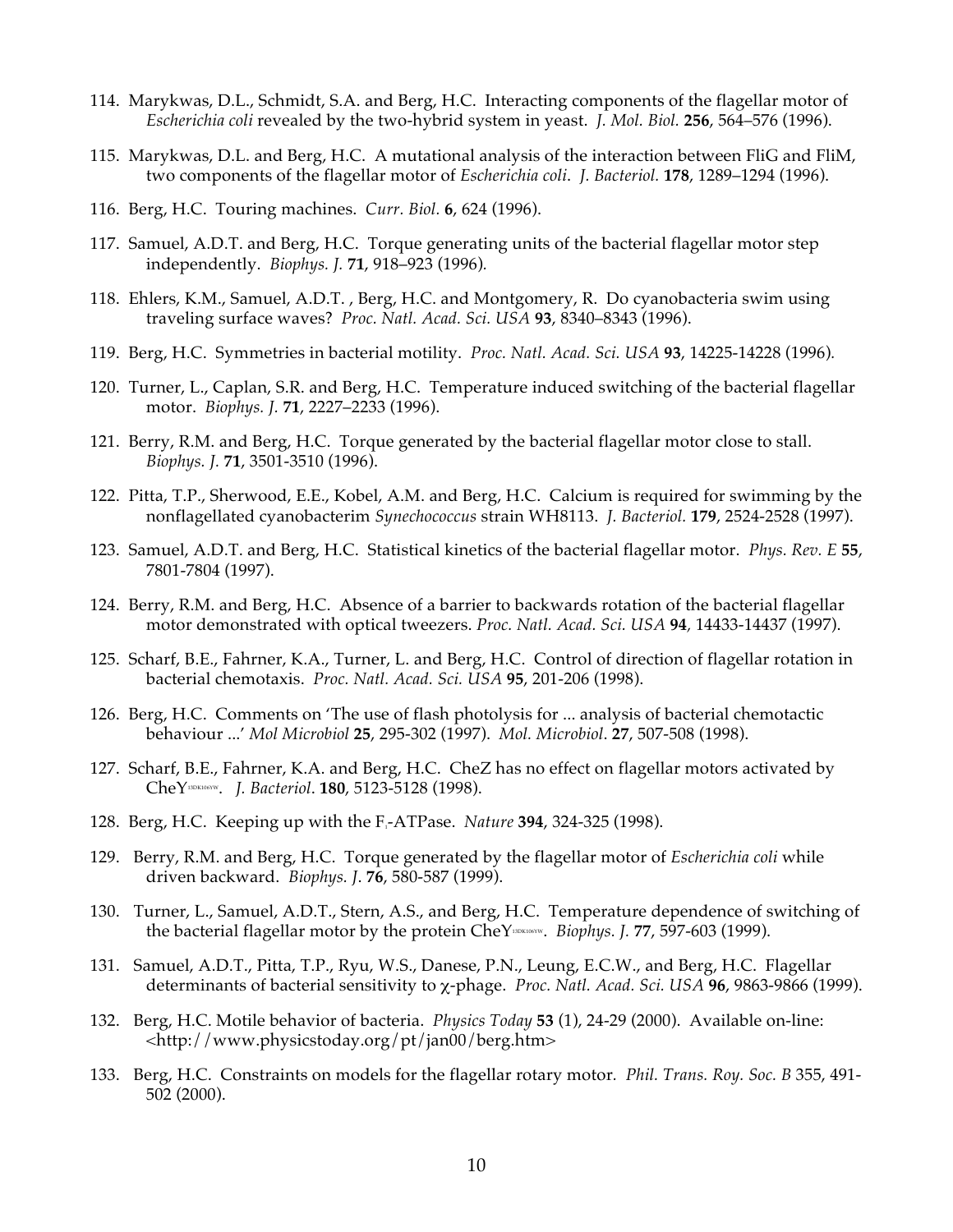- 134. Ryu, W.S., Berry, R.M. and Berg, H.C. Torque-generating units of the flagellar motor of *Escherichia coli* have a high duty ratio. *Nature* **403**, 444-447 (2000).
- 135. Chen, X. and Berg, H.C. Torque-speed relationship of the flagellar rotary motor. *Biophys J*. **78**, 1036-1041 (2000).
- 136. Chen, X. and Berg, H.C. Solvent-isotope and pH effects on flagellar rotation in *Escherichia coli. Biophys. J*. **78**, 2280-2284 (2000).
- 137. Turner, L., Ryu, W.S. and Berg, H.C. Real-time imaging of fluorescent flagellar filaments. *J. Bacteriol*. **182**, 2793-2801 (2000).
- 138. Sourjik, V. and Berg, H.C. Location of components of the chemotaxis machinery of *Escherichia coli* using fluorescent-protein fusions. *Molec. Microbiol.*, **37**, 740-751 (2000).
- 139. Skerker, J.M. and Berg, H.C. Direct observation of extension and retraction of type IV pili. *Proc. Natl. Acad. Sci. USA* **98**, 6901-6904 (2001).
- 140. Miyata, M., Ryu, W.S. and Berg, H.C. Force and velocity of *Mycoplasma mobile* gliding. *J. Bacteriol.* **184**, 1827-1831 (2002).
- 141. Sourjik, V. and Berg, H.C. Receptor sensitivity in bacterial chemotaxis. *Proc. Natl. Acad. Sci. USA* **99**, 123-127 (2002).
- 142. Berg, H.C. How *Spiroplasma* might swim. *J. Bacteriol* **184**, 2063-2064 (2002).
- 143. Sourjik, V. and Berg, H.C. Binding of the *Escherichia coli* response regulator CheY to its target measured *in vivo* by fluorescence resonance energy transfer. *Proc. Natl. Acad. Sci. USA* **99**, 12669-12674 (2002).
- 144. Berg, H.C. The rotary motor of bacterial flagella.*Annu. Rev. Biochem.* **72**, 19-54 (2003). http://arjournals.annualreviews.org/eprint/cDJrS190m62mDRwHrlp9/full/10.1146/annure v.biochem.72.121801.161737
- 145. Berg, H.C. The bacterial rotary motor. *In* The Enzymes,  $3^{\omega}$  Ed., Vol. 23, Energy Coupling and Molecular Motors. (Academic, 2003) pp. 143-202.
- 146. Fahrner, K.A., Ryu, W.S., and Berg, H.C. Bacterial flagellar switching under load. *Nature* **423**, 938 (2003).
- 147. Gabel, C.V., and Berg, H.C. The speed of the flagellar rotary motor of *Escherichia coli* varies linearly with protonmotive force. *Proc. Natl. Acad. Sci. USA* **100**, 8748-8751 (2003).
- 148. Jaffe, J.D., Berg, H.C., and Church, G.M. Proteogenomic mapping as a complementary method to perform genome annotation. *Proteomics* **4**, 59-77 (2004).
- 149. Darnton, N., Turner, L., Breuer, K., and Berg, H. C. Moving fluid with bacterial carpets. Biophys. J. **86**, 1863-1870 (2004).
- 150. Sourjik, V., and Berg, H.C. Functional interactions between receptors in bacterial chemotaxis. *Nature* **428**, 437-441 (2004).
- 151. Jaffe, J.D., Miyata, M., and Berg, H.C. Energetics of gliding motility in *Mycoplasma mobile*. *J. Bacteriol.* **186**, 4254-4261 (2004).
- 152. Jaffe, J.D., Stange-Thomann, N., Smith, C., DeCaprio, D., Fisher, S., Butler, J., Calvo, S., Elkins, T., FitzGerald, M.G., Hafez, N., Kodira, C.D., Major, J., Wang, S., Wilkinson, J., Nicol, R.,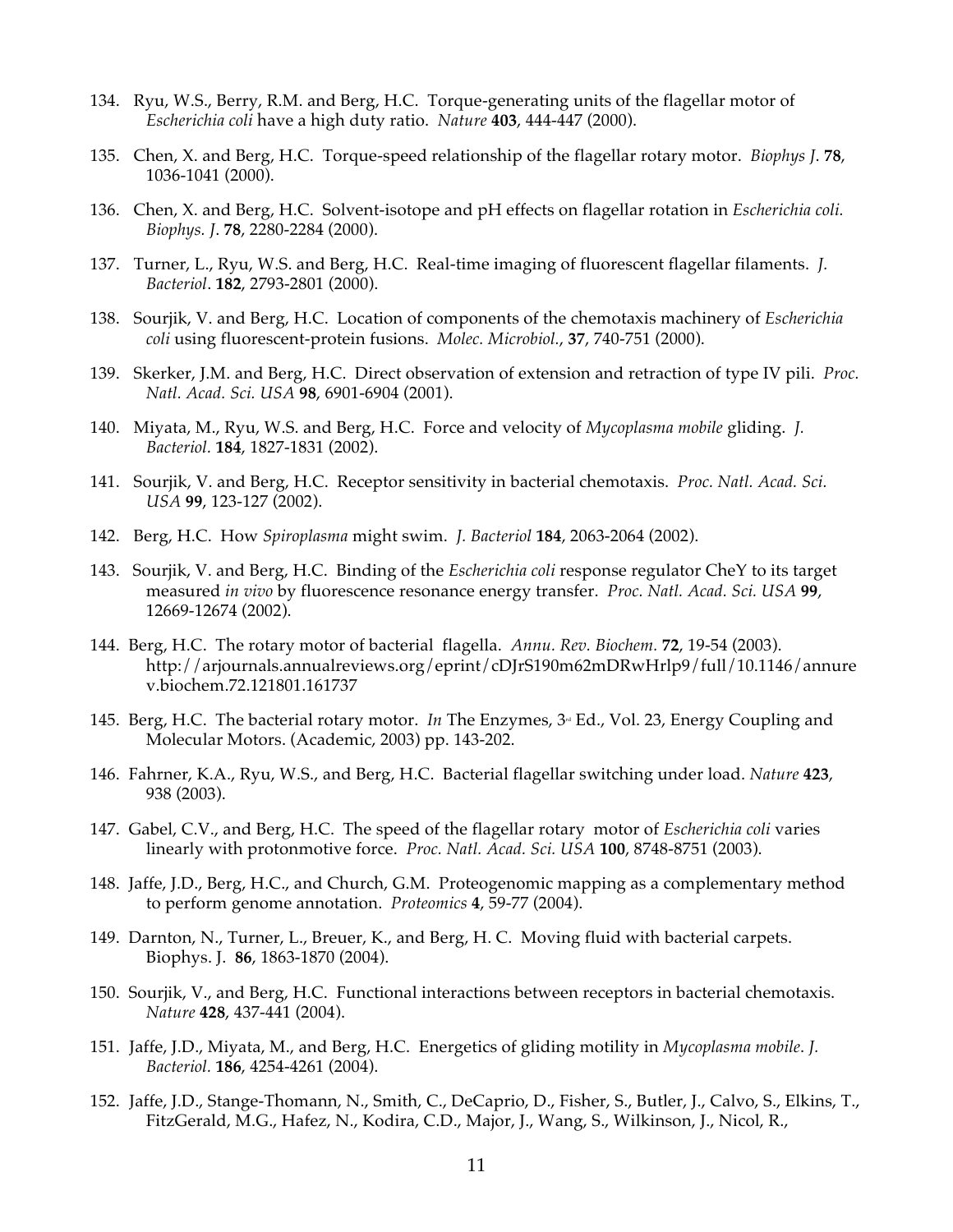Nusbaum, C., Birren, B., Berg, H.C., and Church, G.M. The complete genome and proteome of *Mycoplasma mobile*. *Genome Res*. **14**, 1447-1461 (2004).

- 153. Liberman, L., Berg, H.C., and Sourjik, V. Effect of chemoreceptor modification on assembly and activity of the receptor kinase complex in *Escherichia coli. J. Bacteriol.* **186**, 6643-6646 (2004).
- 154. Vaknin, A., and Berg, H.C., Single-cell FRET imaging of phosphatase activity in the *Escherichia coli* chemotaxis system. *Proc. Natl. Acad. Sci. USA* **101**, 17072-17077 (2004).
- 155. DiLuzio, W.R., Turner, L., Mayer, M., Garstecki, P., Weibel, D.B., Berg, H.C., and Whitesides, G.M. *Escherichia coli* swim on the right-hand side. *Nature* **435**, 1271-1274 (2005).
- 156. Bates, D., Epstein, J., Boyle, E., Fahrner, K., Berg, H., and Kleckner, N. The *Escherichia coli* baby cell column: a novel cell synchronization method provides new insight into the bacterial cell cycle. *Mol. Microbiol*. **57**, 380-391 (2005).
- 157. Berg, H.C. Q&A Howard Berg. *Curr. Biol.* **15**, R189-R190 (2005).
- 158. Berg, H.C. Swarming motility: it better be wet. *Curr. Biol.* **15**, R599-R560 (2005).
- 159. Vaknin, A., and Berg, H.C. Osmotic stress mechanically perturbs chemoreceptors in *Escherichia coli*. *Proc. Natl. Acad. Sci.* USA **103**, 592-596 (2005).
- 160. Shimizu, T.S., Delalez, N., Pichler, K. and Berg, H.C. Monitoring bacterial chemotaxis by using bioluminescence resonance energy transfer: absence of feedback from the flagellar motors. *Proc. Natl. Acad. Sci. USA* **103**, 2093-2097 (2005).
- 161. Berg, H.C. Marvels of bacterial behavior. *Proc. Am. Philos. Soc.* **150**, 428-442 (2006).
- 162. Vaknin, A., and Berg, H.C. Physical responses of bacterial chemoreceptors. *J. Mol. Biol.* **366**, 1416-1423 (2007).
- 163. Darnton, N.C., and Berg, H.C. Force-extension measurements on bacterial flagella: triggering polymorphic transformations. *Biophys. J*. **92**, 2230-2236 (2007).
- 164. Berg, H.C. Navigation on a micron scale. *Lect. Notes Phys.* **711**, 1-13 (2007).
- 165. Darnton, N.C., Turner, L., Rojevsky, S., and Berg, H.C. On torque and tumbling in swimming *Escherichia coli*, *J. Bacteriol.* **189**, 1756-1764 (2007).
- 166. Sourjik, V., Vaknin, A., Shimizu, T.S., and Berg, H.C. *In vivo* measurement by FRET of pathway activity in bacterial chemotaxis. *Meth. Enzymol.* **423**, 365-391 (2007).
- 167. Murphy, G.E., Matson, E.G., Leadbetter, J.R., Berg, H.C., and Jensen, G.J. Novel ultrastructures of *Treponema primitia* and their implications for motility. *Mol. Microbiol*. **67**, 1184-1195 (2008).
- 168. Chen, B.G., Turner, L., and Berg, H.C. The wetting agent required for swarming in *Salmonella enterica* serovar Typhimurium is not a surfactant. J. Bacteriol. **189**, 8750-8753 (2007).
- 169. Vaknin, A., and Berg, H.C. Direct evidence for coupling between bacterial chemoreceptors. *J. Mol. Biol*. **382**, 573-577 (2008).
- 170. Berke, A.P., Turner, L., Berg, H.C., and Lauga, E. Hydrodynamic attraction of swimming microorganisms by surfaces. *Phys Rev. Lett*. **101**, 038102 (2008).
- 171. Blair, K., Turner, L., Winkelman, J., Berg, H.C., and Kearns, D.B. A molecular clutch disables flagella in the *Bacillus subtilis* biofilm. *Science* **320**, 1636-1638 (2008).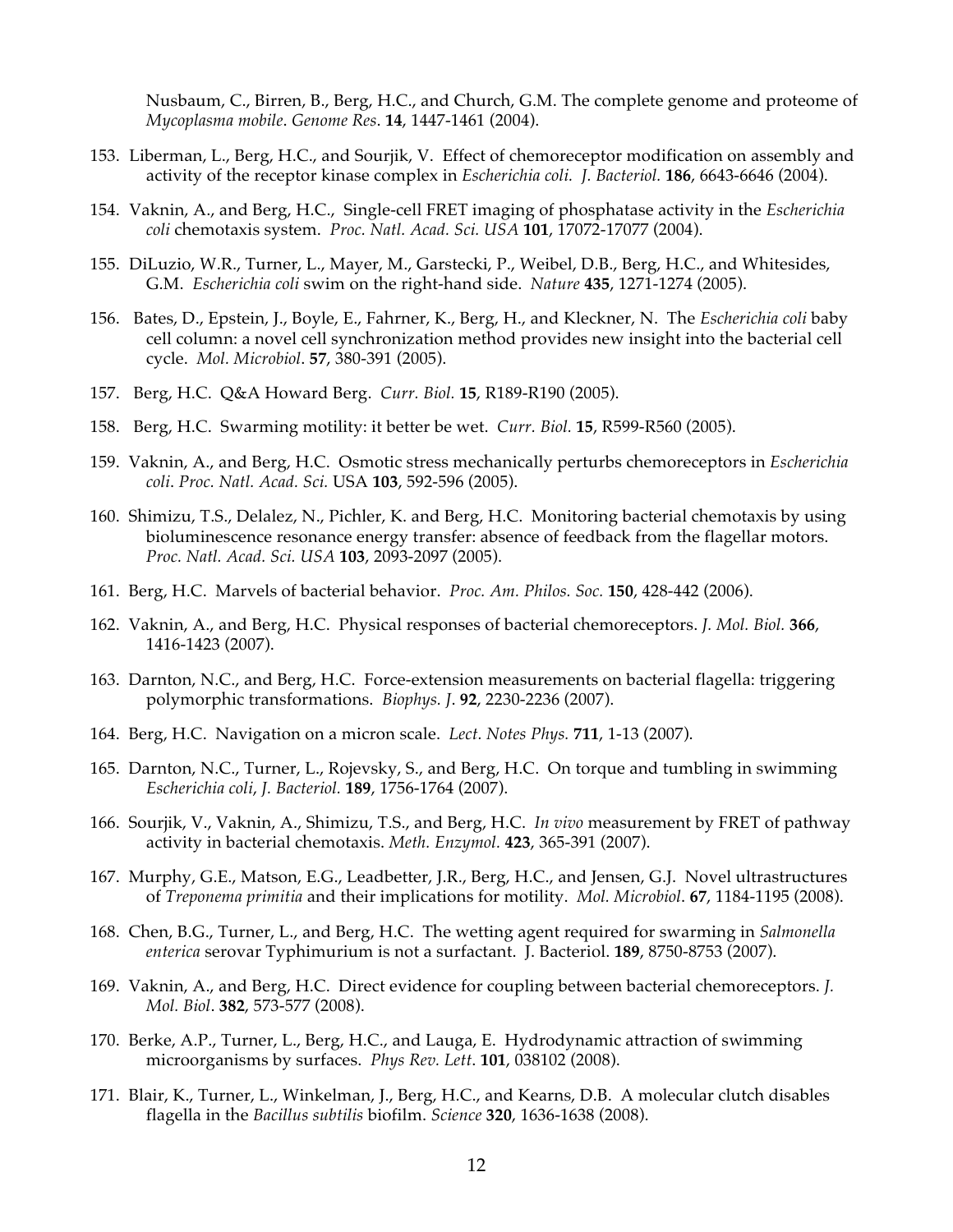- 172. Yuan, J., and Berg, H.C. Resurrection of the flagellar rotary motor near zero load. *Proc. Natl. Acad. Sci. USA* **105**, 1182-1185 (2008).
- 173. Tu, Y., Shimizu, T.S., and Berg, H.C. Modeling the chemotactic response of *Escherichia coli* to time-varying stimuli. *Proc. Natl. Acad. Sci. USA* **105**, 14855-14860 (2008).
- 174. Berg, H.C. Quick guide: Bacterial flagellar motor. *Curr. Biol.* **18**, R689-R691 (2008).
- 175. Darnton, N.C., and Berg, H.C. Bacterial flagella are firmly anchored. *J. Bacteriol.* **190**, 8223-8224 (2008).
- 176. Hulme, S.E., DiLuzio, W.R., Shevkoplyas, S.S., Turner, L., Mayer, M., Berg, H.C., and Whitesides, G.M. Using ratchets and sorters to fractionate motile cells of *Escherichia coli* by length. *Lab on a Chip* **8**, 1888-1895 (2008).
- 177. Yuan, J., Fahrner, K.A., and Berg, H.C. Switching of the bacterial flagellar motor near zero load. *J. Mol. Biol.* **390**, 394-400 (2009).
- 178. Yuan, J., and Berg, H.C. Following the behavior of the flagellar rotary motor near zero load. *Exp. Mech.* **50**, 1263-1265 (2009)
- 179. Berg, H. The gain paradox. *Prog. Biophys. Mol. Biol.* **100**, 2-3 (2009).
- 180. Zhang, R., Turner, L., and Berg, H.C. The upper surface of an *Escherichia coli* swarm is stationary. *Proc. Natl. Acad. Sci. USA* **5**, 288-290 (2010).
- 181. Darnton, N.C., Turner, L., Rojevsky, S., and Berg, H.C. Dynamics of bacterial swarming. *Biophys. J*. **98**, 2082-2090 (2010).
- 182. Shimizu, T.S., Tu, Y., and Berg, H.C. A modular gradient-sensing network for chemotaxis in *Escherichia coli* revealed by responses to time-varying stimuli. *Mol. Sys. Biol.* **6**, 382 (2010).
- 183. Yuan, J., and Berg, H.C. Thermal and solvent-isotope effects on the flagellar rotary motor near zero load. *Biophys, J*., **98**, 2121-2126 (2010).
- 184. Turner, L., Zhang, R., Darnton, N., and Berg, H.C. Visualization of flagella during bacterial swarming. *J. Bacteriol*. **192**, 3259-3267 (2010).
- 185. Yuan, J., Fahrner, K.A., Turner, L., and Berg, H.C. Asymmetry in the clockwise and counterclockwise rotation of the bacterial flagellar motor. *Proc. Natl. Acad. Sci. USA* **107**, 12846-12849 (2010).
- 186. Wu, Y., Hosu, B.G., and Berg, H.C. Microbubbles reveal chiral fluid flows in bacterial swarms. *Proc. Natl. Acad. Sci. USA* **108,** 4147-4151 (2011).
- 187. Wu, Y., and Berg, H.C. A water reservoir maintained by cell growth fuels the spreading of a bacterial swarm. *Proc. Natl. Acad. Sci. USA* 109, 4128-4133 (2012).
- 188. Yuan, J., Branch, R., Hosu, B.G., and Berg, H.C. Adaptation at the output of the chemotaxis signalling pathway. *Nature* **484**, 233-236 (2012).
- 189. Turner, L., Stern, A.S., and Berg, H.C. Growth of flagellar filaments of *Escherichia coli* is independent of filament length*. J. Bacteriol.* **194**, 2437-2442 (2012).
- 190. Berg, H.C. Chemotaxis. *In* Quantitative Biology: From Molecular to Cellular Systems, ed. Wall, M.E. (CRC Press, Boca Raton, 2013) pp. 339-361.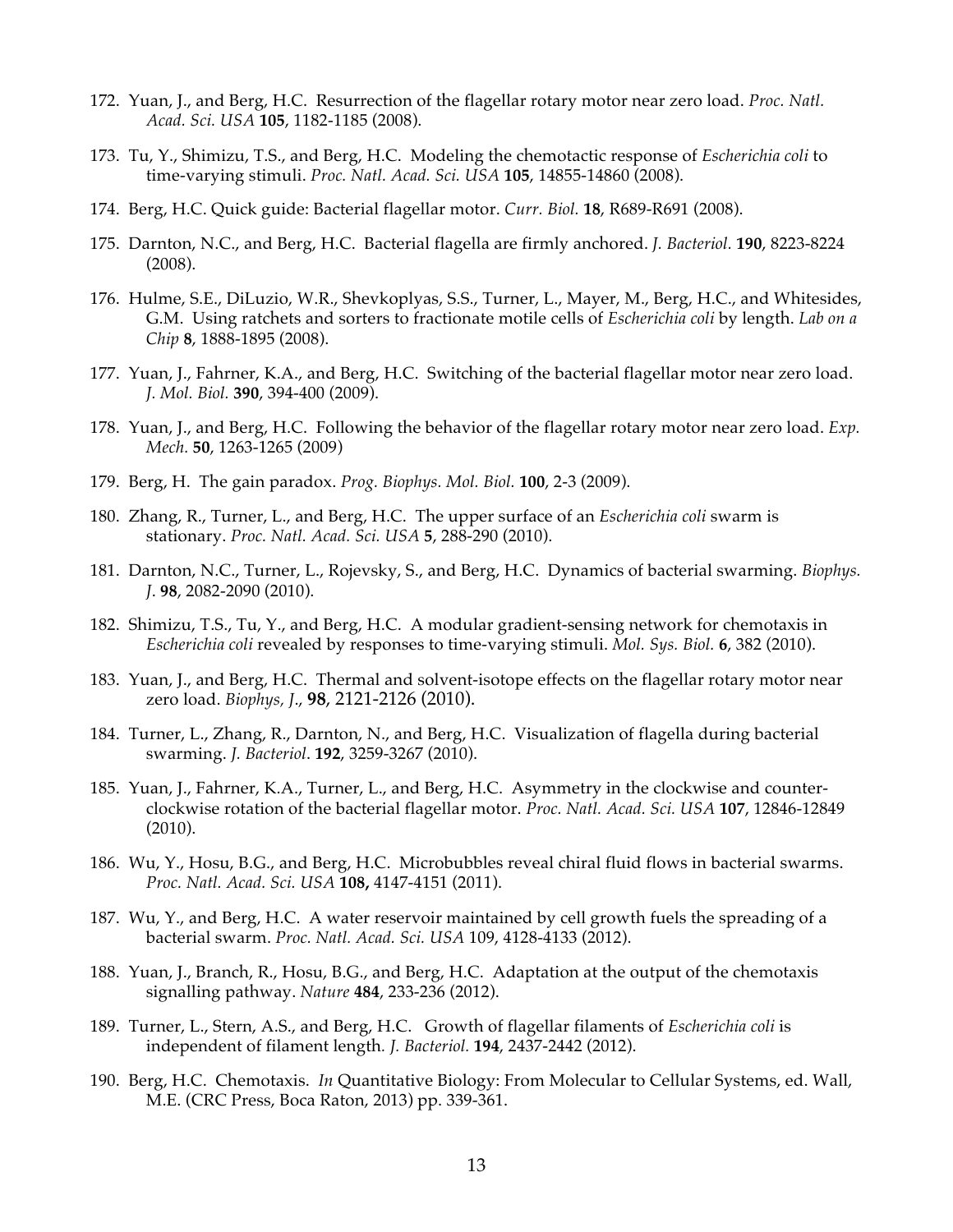- 191. Lele, P.P., Branch, R.W., Nathan, V.S.J., and Berg, H.C. Mechanism for adaptive remodeling of the bacterial flagellar switch. *Proc. Natl. Acad. Sci.* **109**: 20018-20022 (2012).
- 192. Yuan, J., and Berg, H.C. Characterization of the adaptation model of the signaling network in bacterial chemotaxis by measurement of step responses. *Biophys. J.* **103**, L31-L33 (2012).
- 193. Tu, Y., and Berg, H.C. Tandem adaptation with a common design in *Escherichia coli* chemotaxis. *J. Mol. Biol.* **423**, 782-788 (2012).
- 194. Yuan, J., and Berg, H.C. Ultrasensitivity of an adaptive bacterial motor. *J. Mol. Biol.* **425**, 1760- 1764 (2013).
- 195. Stern, A.S., and Berg, H.C. Single-file diffusion of flagellin in flagellar filaments. *Biophys. J.* **105**, 182-184 (2013).
- 196. Lele, P.P., Hosu, B.G., and Berg, H.C. Dynamics of mechanosensing in the bacterial flagellar motor. *Proc. Natl. Acad. Sci USA* **110**, 11839-11844 (2013).
- 197. Berg, H.C. News & Views: Turning failure into function. *Nature Physics* **9**, 460-461 (2013).
- 198. Branch, R.W., Sayegh, M.N., Shen, C., Nathan, V.S.J., and Berg, H.C. Adaptive remodelling by FliN in the bacterial rotary motor. *J. Mol. Biol.* **426**, 3314-3324 (2014).
- 199. Ping, L., Wu, Y., Hosu, B.G., Tang. J.X., and Berg, H.C. Osmotic pressure in a bacterial swarm. *Biophys. J.* **107**, 871-878 (2014).
- 200. Wang, F., Yuan, J., and Berg, H.C. Switching dynamics of the bacterial flagellar motor near zero load. *Proc. Natl. Acad. Sci. USA* **111**, 15752-15755 (2014).
- 201. Berg, H., and Blagoev, K. Perspectives on working at the physics-biology interface. *Phys. Biol.* **11**, 050301 (2014).
- 202. Shrivastava, A., Lele, P.P., and Berg, H.C. A rotary motor drives *Flavobacterium* gliding. *Current Biol.* **25**, 338–341 (2015).
- 203. Lele, P.P., and Berg, H.C. Switching of bacterial flagellar motors triggered by mutant FliG. *Biophys. J.* **108**, 1275-1280 (2015).
- 204. Fahrner, K.A., and Berg, H.C. Mutations that stimulate *flhDC* expression in *Escherichia coli. J. Bacteriol.* **197**, 3087-3096 (2015).
- 205. Lele, P.P., Shrivastava, A., Roland, T., and Berg, H.C. Response thresholds in bacterial chemotaxis", *Science Adv*. 2015; 1:e1500299, 8 pp.
- 206. Shrivastava, A., and Berg, H.C. Towards a model for *Flavobacterium* gliding. *Curr. Opin. Microbiol.* **28**, 93-97 (2015).
- 207. Lele, P.P., Roland, T., Shrivastava, A., Chen, Y., and Berg, H.C. The flagellar motor of *Caulobacter crescentus* generates more torque when a cell swims backward. *Nature Phys* **12:** 175-178 (2016).
- 208. Hosu, B.G., Nathan, V.S.J., and Berg, H.C. Internal and external components of the bacterial flagellar motor rotate as a unit. *Proc. Natl. Acad. Sci. USA* **113**, 4783-4787(2016).
- 209. Turner, L., Ping, L., Neubauer, M., and Berg, H.C. Visualizing flagella while tracking bacteria. Biophys. J., (2016) in press.